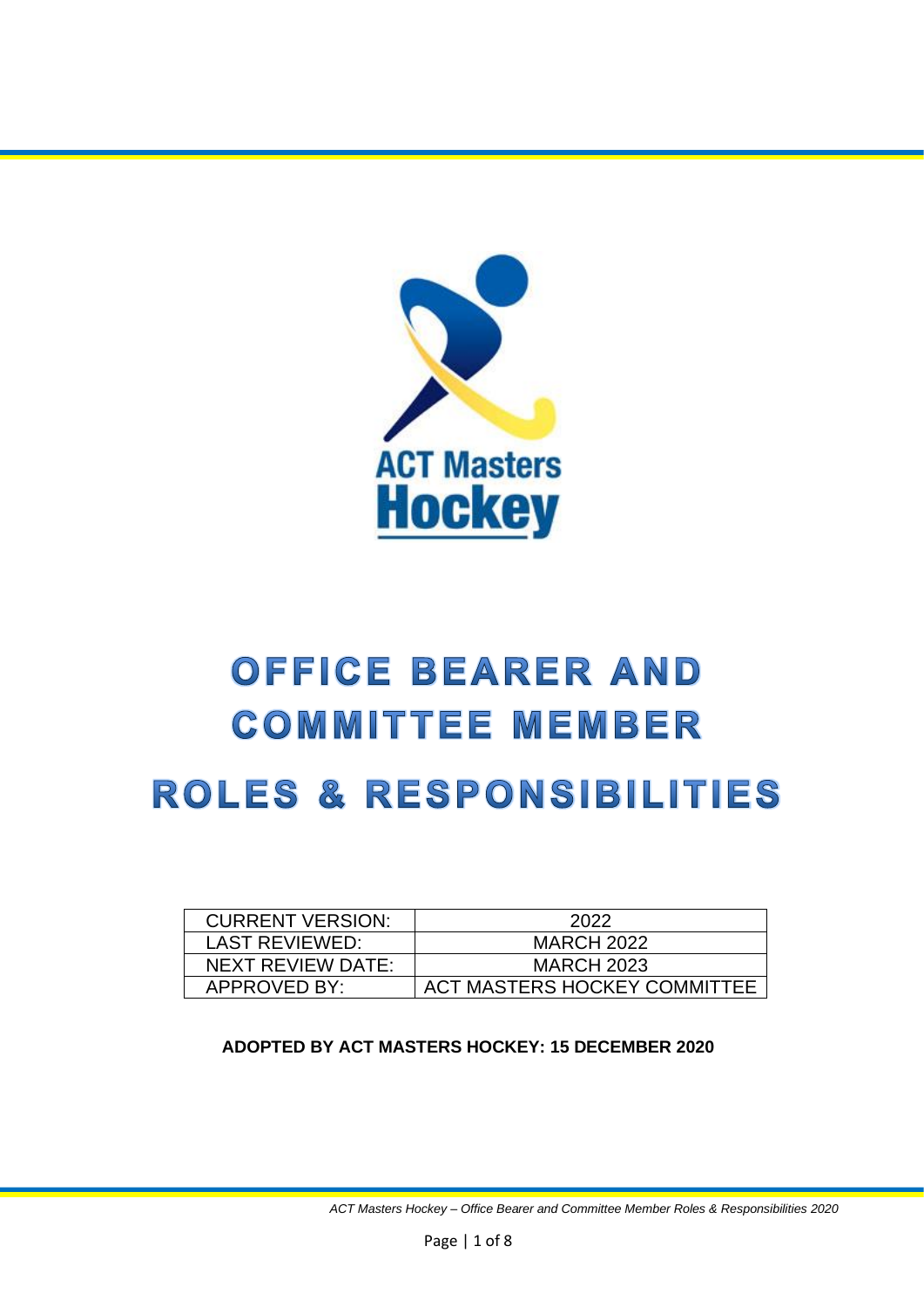

This document sets out the Roles and Responsibilities for the Office Bearers and Committee Members of ACT Masters Hockey, and specifically details the roles of:

- 1. Office Bearers:
	- President
	- Vice-President
	- Treasurer
	- Secretary
- 2. Committee Members and Others:
	- Ordinary Committee Members
	- Selection Sub-Committee
	- Governance and Policy Sub-Committee
	- Honours and Awards Sub-Committee
	- Public Officer
	- Hockey Australia Masters State Delegate

In addition to their roles & responsibilities, the Office Bearers and Committee Members need to be also mindful of, and compliant with:

- The Associations Incorporation Act 1991
- The Constitution of ACT Masters Hockey Association Incorporated
- The other Policies and Administrative Guidelines as promulgated by ACT Masters Hockey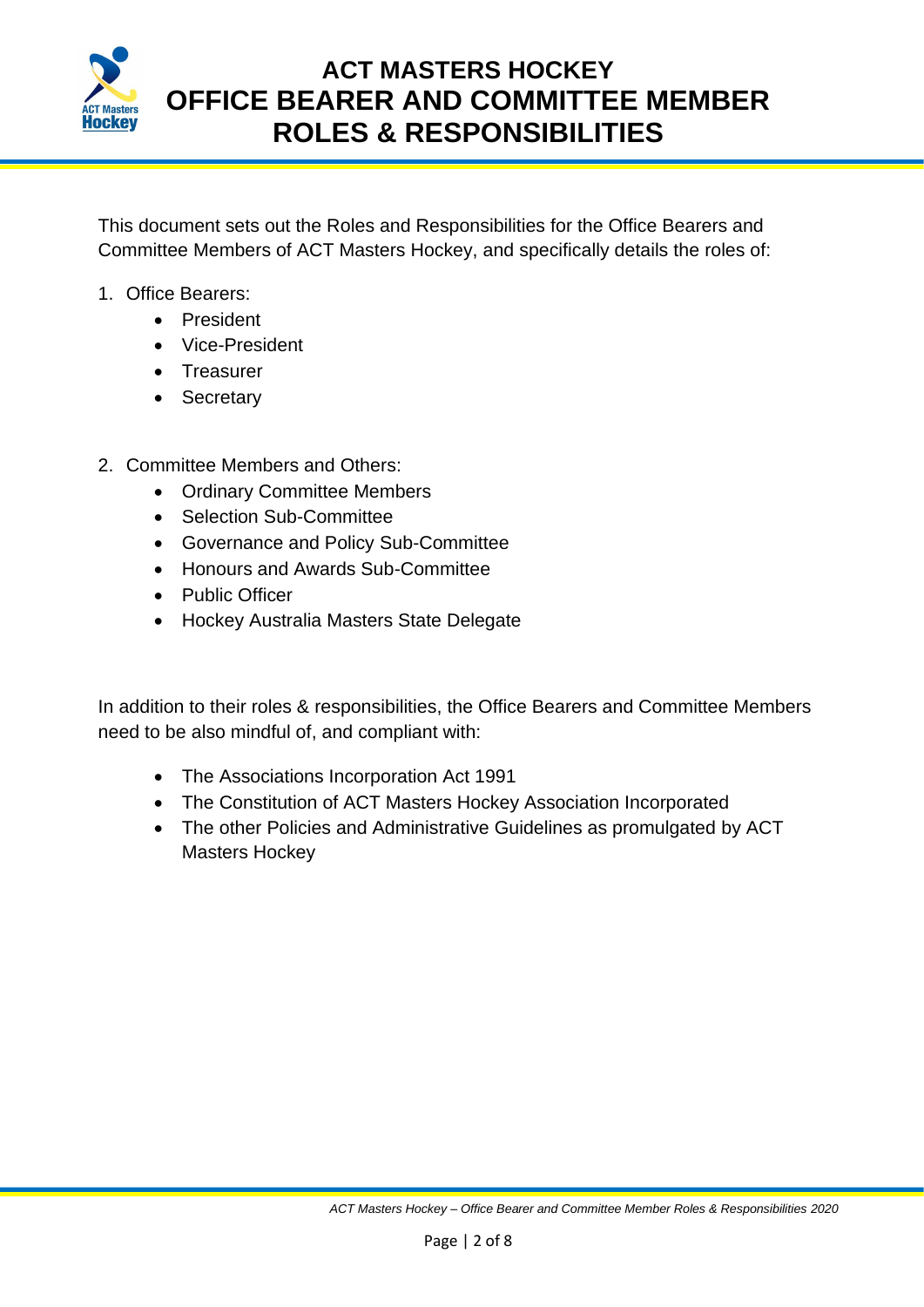

#### **President**

The President is responsible for the overall management of ACT Masters Hockey and is to ensure effectiveness in its administration and operations.

Duties of the President include:

- Acting as Chairperson at all Committee meetings, including the Annual General meeting
- Ensuring ongoing sound financial management and governance of the affairs of the Association
- Communicating all correspondence to members where agreed to at Committee meetings
- Being mindful of, and compliant with, the wishes and needs of the members of ACT Masters Hockey
- Attending all relevant external meetings
- Ensuring that ACT Masters Hockey implements its Strategic and Business Plans, as approved by the Committee
- Complying with all ACT Masters Hockey Policies

#### **Vice-President**

The Vice-President's primary role is to support the President in fulfilling his/her duties, and to ensure that sound management practices and governance are in place for the administration and successful operations of ACT Masters Hockey.

Duties of the Vice-President include:

- Acting as Chairperson at all Committee meetings, including the Annual General meeting, in the absence of the President
- Assisting with and recommending the implementation of sound financial management practices and governance in the running of the affairs of the Association
- Being pro-active in the communication of all correspondence to members, where agreed to at Committee meetings
- Being supportive of addressing the wishes and needs of the members of ACT Masters Hockey
- Attending all relevant external meetings, if or when required
- Advising on and ensuring that ACT Masters Hockey adheres to its Strategic and Business Plans as approved by the Committee
- Complying with all ACT Masters Hockey Policies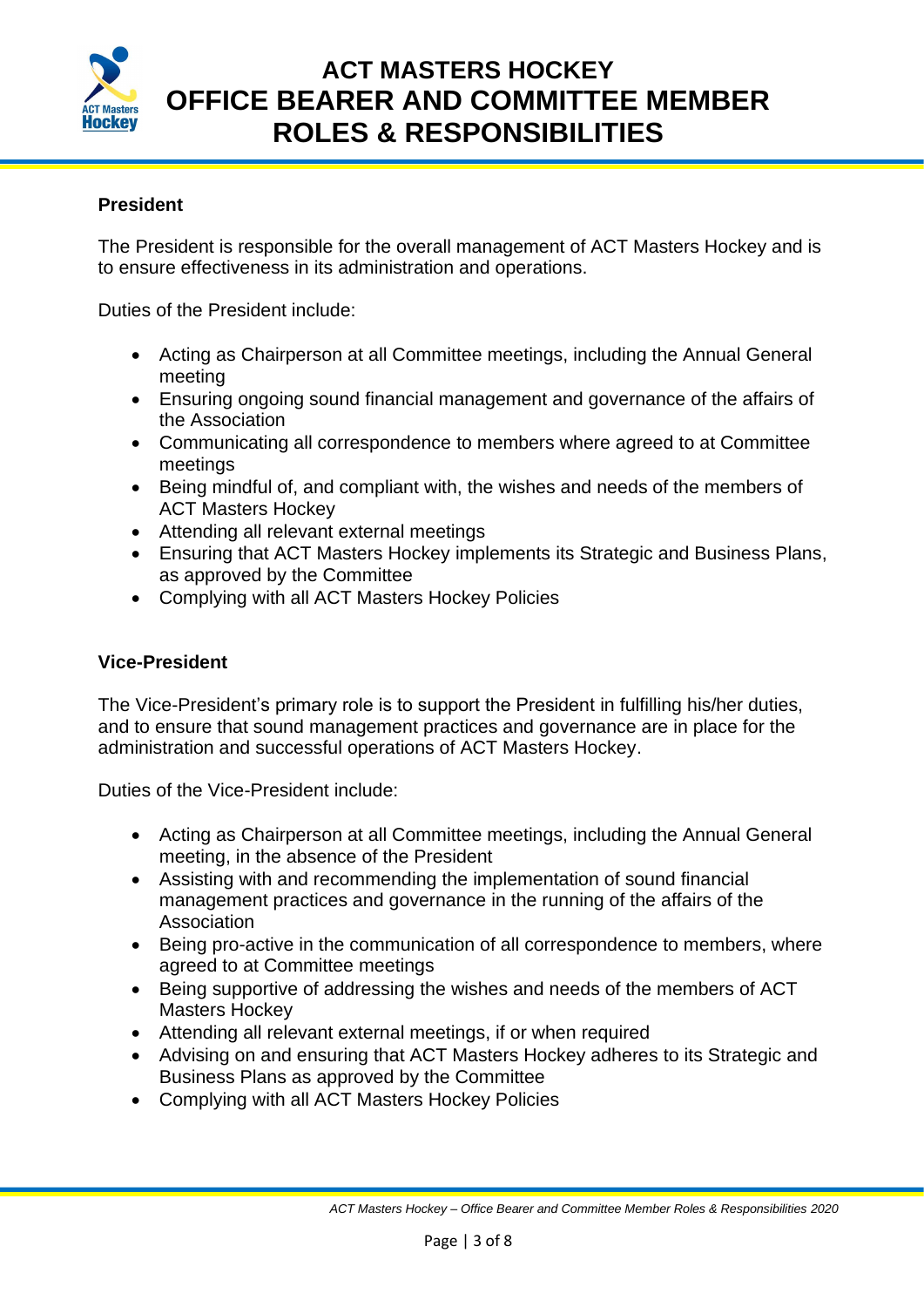

#### **Treasurer**

The Treasurer is responsible for the financial well-being of the Association, to allow the Committee to provide sound management and governance.

It is the duty of the Treasurer to ensure:

- 1. That all money owed to the Association is collected and banked in a timely manner. Those monies are to be properly accounted for, and that all payments authorised by the Committee are paid on time and recorded in the books of account.
- 2. All financial transactions are correctly recorded, and for the financial records to reflect the full and complete financial affairs of ACT Masters

The duties of the Treasurer include:

- Completing an annual operating budget
- Gaining approval by the Committee of the annual operating budget
- Preparing a Balance Sheet and Profit & Loss Statements for tabling and acceptance at each Committee meeting
- Banking of Association monies when received
- Correct approval and payment of accounts payable on a timely basis
- Ensuring the application of sound financial management practices, including maximising of interest for Association monies retained
- Producing an annual Balance Sheet and Profit & Loss Statements for audit
- Tabling of audited annual Balance Sheet and Profit & Loss Statements at the Annual General Meeting
- Complying with all ACT Masters Hockey Policies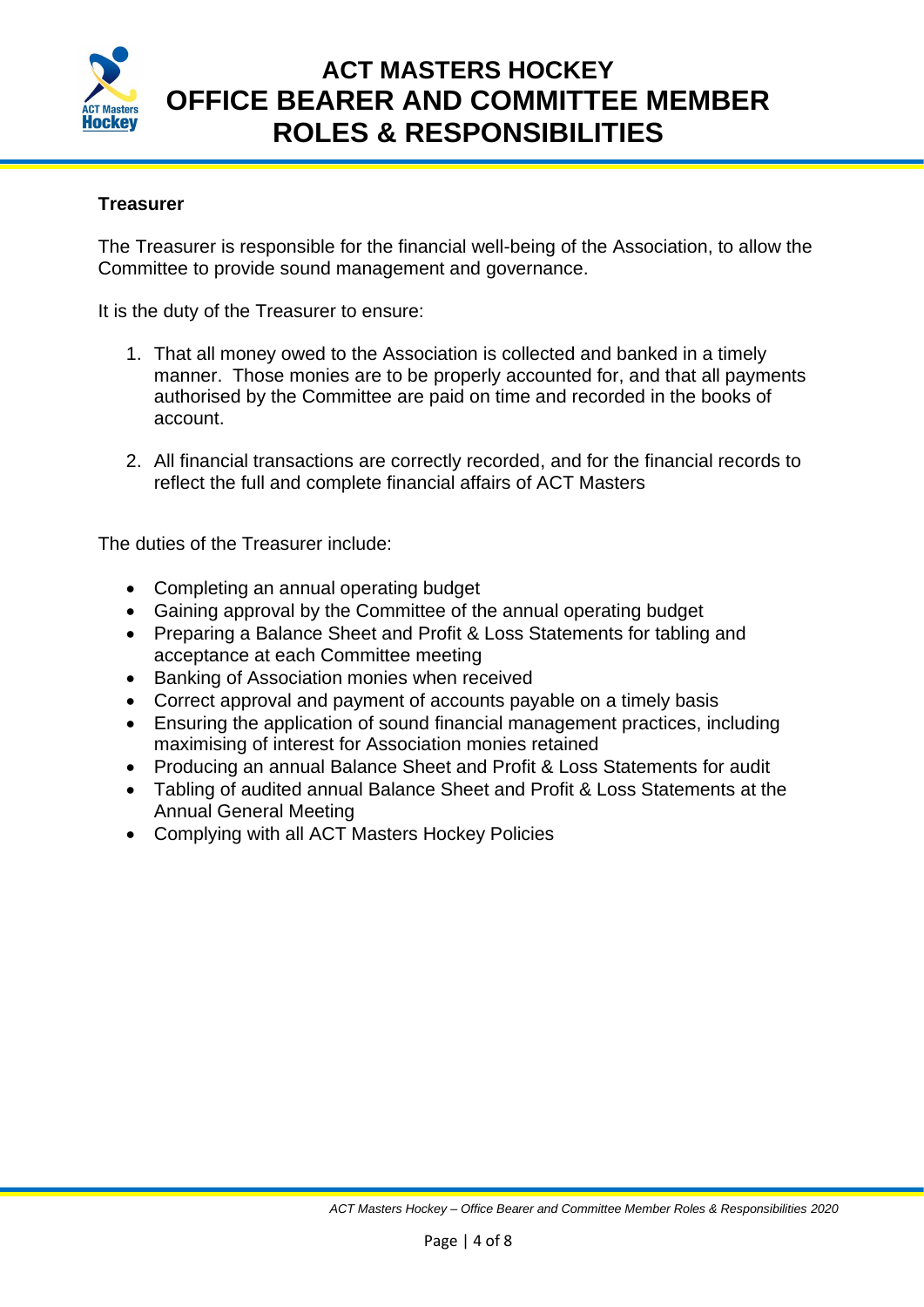

#### **Secretary**

The Secretary is primarily responsible for the documentation and communication of the functions and activities of ACT Masters Hockey.

Overall the Secretary is the primary administration officer of the Committee and provides the conduit between the Committee, members of the Association and outside organisations.

The Secretary's duties include:

- Arranging and giving notice of meetings
- Preparing Agendas and circulate them with any papers to the Committee
- Attending Committee meetings
- Recording Minutes of meetings and circulating them to the Committee
- Initiating and directing action in accordance with Committee decisions
- Preparing correspondence and other communications under the direction of the Committee
- Assisting with, or attending to the signing of documents and other paperwork, in accordance with the direction of the Committee
- Preparing and distributing the Agenda for the Annual General Meeting together with the Minutes of the previous Annual General Meeting, and communicating details of the proposed meeting to the members of ACT Masters Hockey, in a timely manner
- Complying with all ACT Masters Hockey Policies

#### **Ordinary Committee Members**

The Ordinary Committee Members play a pivotal role in the management and success of the running of ACT Masters Hockey.

Specifically, the duties of Ordinary Committee Members include:

- Attending Committee meetings
- Providing input into the decision making, including policy matters, at Committee meetings
- Assisting the Association in its running and also be available to contribute and actively participate in any Sub-Committees
- Providing assistance, where needed, at any fundraising or social events
- Attending the Annual General Meeting
- Complying with all ACT Masters Hockey Policies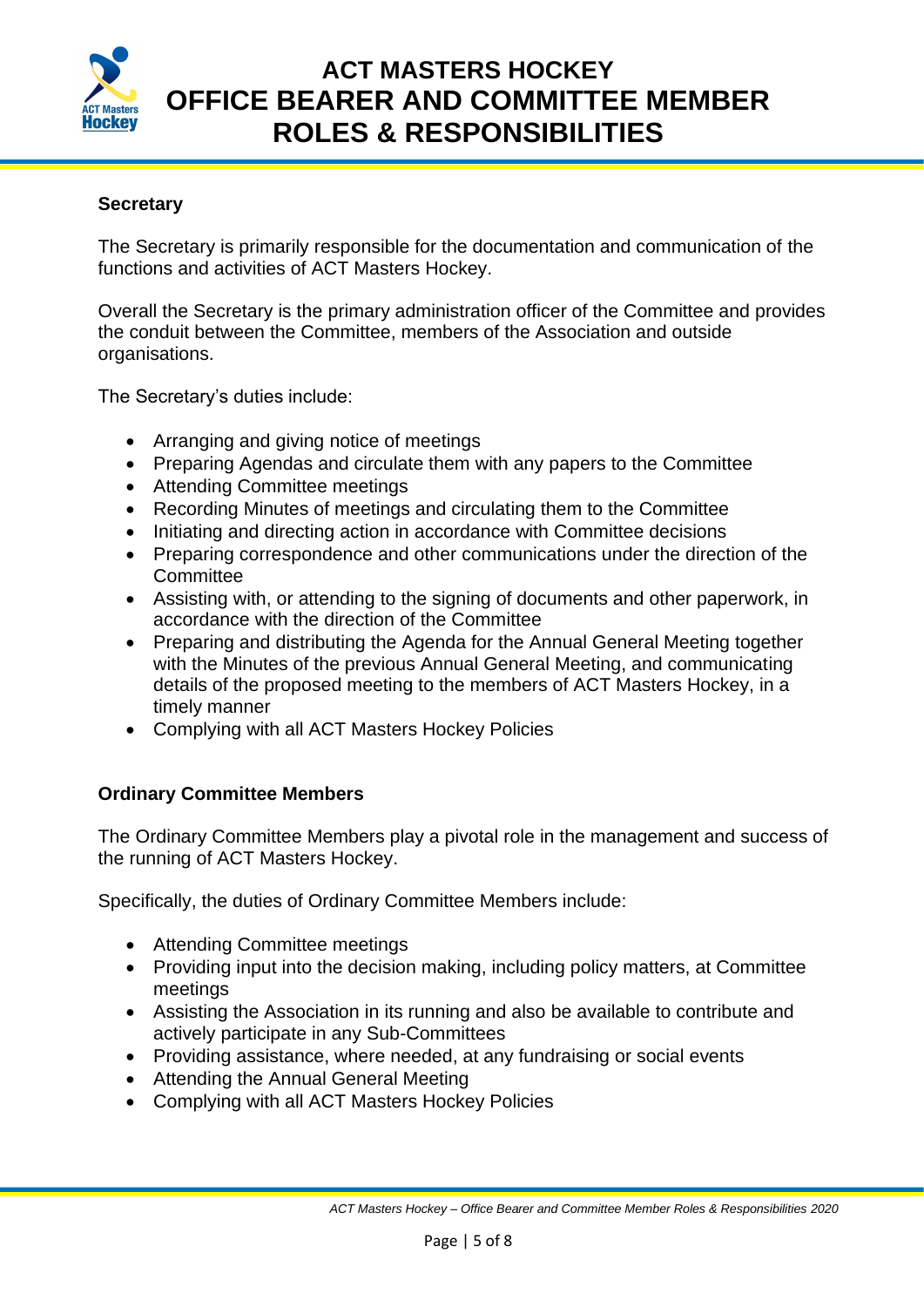

#### **Selection Sub-Committee**

The Selection Sub-Committee was created by ACT Masters Hockey to coordinate the nomination and selection of representative teams for the HA Masters Championships and other events, as necessary from time to time.

The Selection Sub-Committee is an advisory sub-committee, appointed by the ACT Masters Hockey Committee. At present it comprises a Chairperson and three members.

The Selection Sub-Committee forwards its recommended age-based team lists to the ACT Masters Hockey Committee for approval and publication.

The Selection Sub-Committee is also responsible for identifying and making recommendations for Team Managers, Coaches and Officials to support representative teams. This includes Medical Support Staff, Umpires and Technical Officials where necessary.

#### **Governance and Policy Sub-Committee**

The Governance and Policy Sub-Committee was created by ACT Masters Hockey to provide high quality input to the Association's governance and administrative arrangements. It is also mandated with ensuring that the Constitution is reviewed on an ongoing basis and to advise the Committee of any changes it believes are necessary.

The Governance and Policy Sub-Committee is an advisory sub-committee, appointed by the ACT Masters Hockey Committee. At present it comprises a Chairperson and three members.

As policy documents and guides are developed, they are to be circulated and tabled at Committee meetings, for the Committee's decision. This advisory sub-committee should attend Committee meetings, to discuss any submitted papers and to ensure adequate and full discussion occurs, prior to their approval.

Subsequently, it is intended that once those policy documents and guides are approved they will be published on the Association's website, and reviewed on an ongoing basis, annually or earlier, if deemed necessary by the Committee.

#### **Honours and Awards Sub-Committee**

The Honours and Awards Sub-Committee is an advisory sub-committee, appointed by the ACT Masters Hockey Committee. At present it comprises a Chairperson and three members, normally drawn from those fulfilling the appointments of President (Chair), Vice President and two other Committee Members.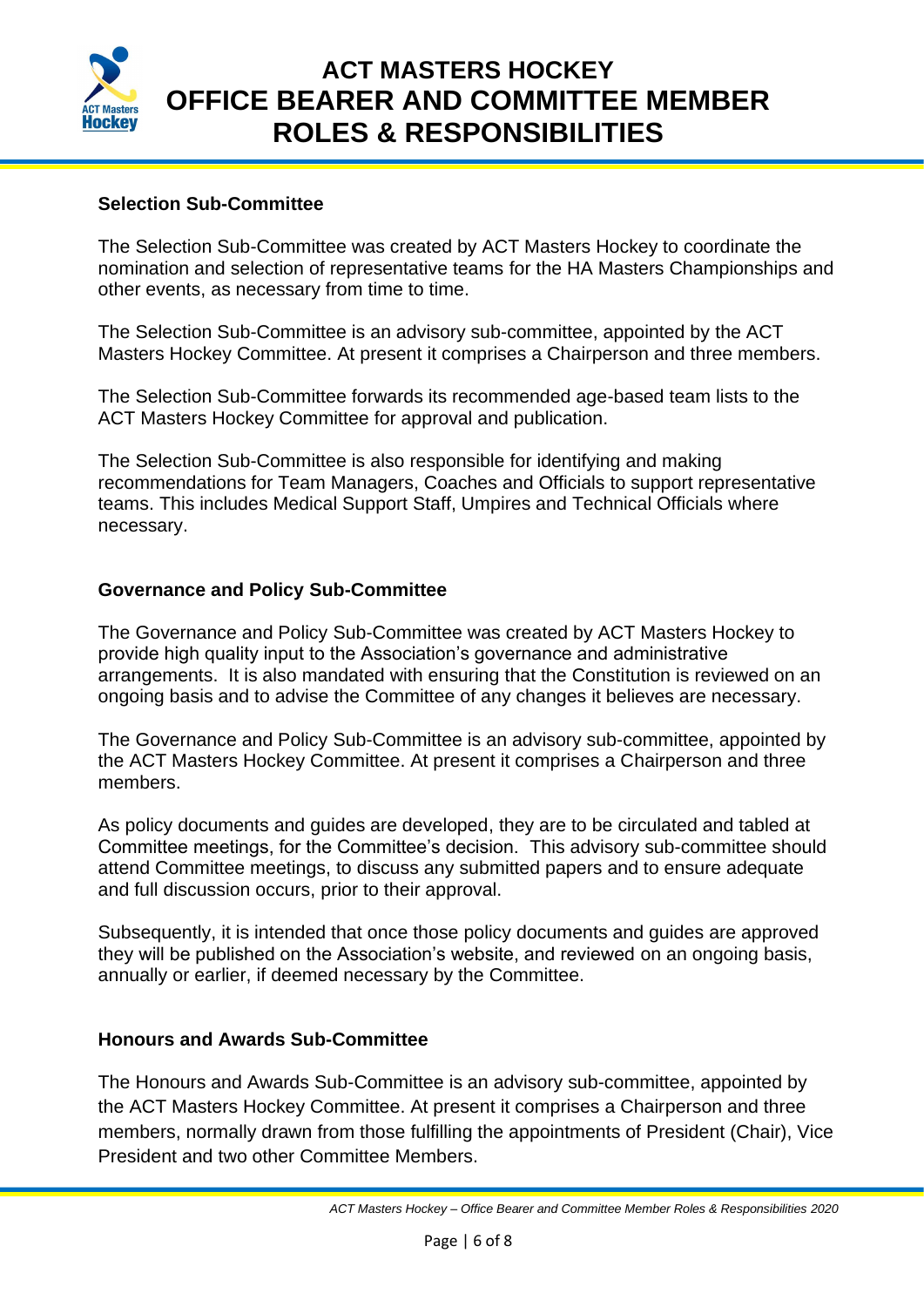

The Honours and Awards Sub-Committee was created by ACT Masters Hockey to provide oversight of the Service Awards program instituted in 2020. The Sub-Committee also processes and makes recommendations through the Committee for awards placed before the Association's Members at the AGM, and for recommendations for higher awards through Hockey ACT and Hockey Australia.

Nominations for the following Awards are supervised by the Honours and Awards Sub-Committee, on behalf of the Association:

- ACT Masters Bronze (Service) Award
- ACT Masters Silver (Service) Award
- ACT Masters Gold (Service) Award
- ACT Masters Life Member Award
- Hockey ACT Service Award
- Hockey ACT Life Member Award
- Hockey Australia Order of Merit
- Hockey Australia Life Member
- Nomination for awards in the Order of Australia

#### **Events Sub-Committee**

The Events Sub-Committee was created by ACT Masters Hockey to coordinate the conduct of a range of local events and activities.

The Events Sub-Committee is an advisory sub-committee, appointed by the ACT Masters Hockey Committee. At present it comprises a Chairperson and three members.

The Events Sub-Committee is at present responsible for the planning, coordination and conduct of The Canberra Cup, Life Night and The Intercity Challenge.

#### **Public Officer**

Normally an Office Bearer or Ordinary Committee Member also performs the duties as the Association's Public Officer.

The Public Officer provides the liaison between ACT Masters Hockey and the ACT Government, and is also the official point of contact for outside organisations.

Responsibilities for the Public Officer include:

• Notifying Access Canberra, if or when the Association's address changes